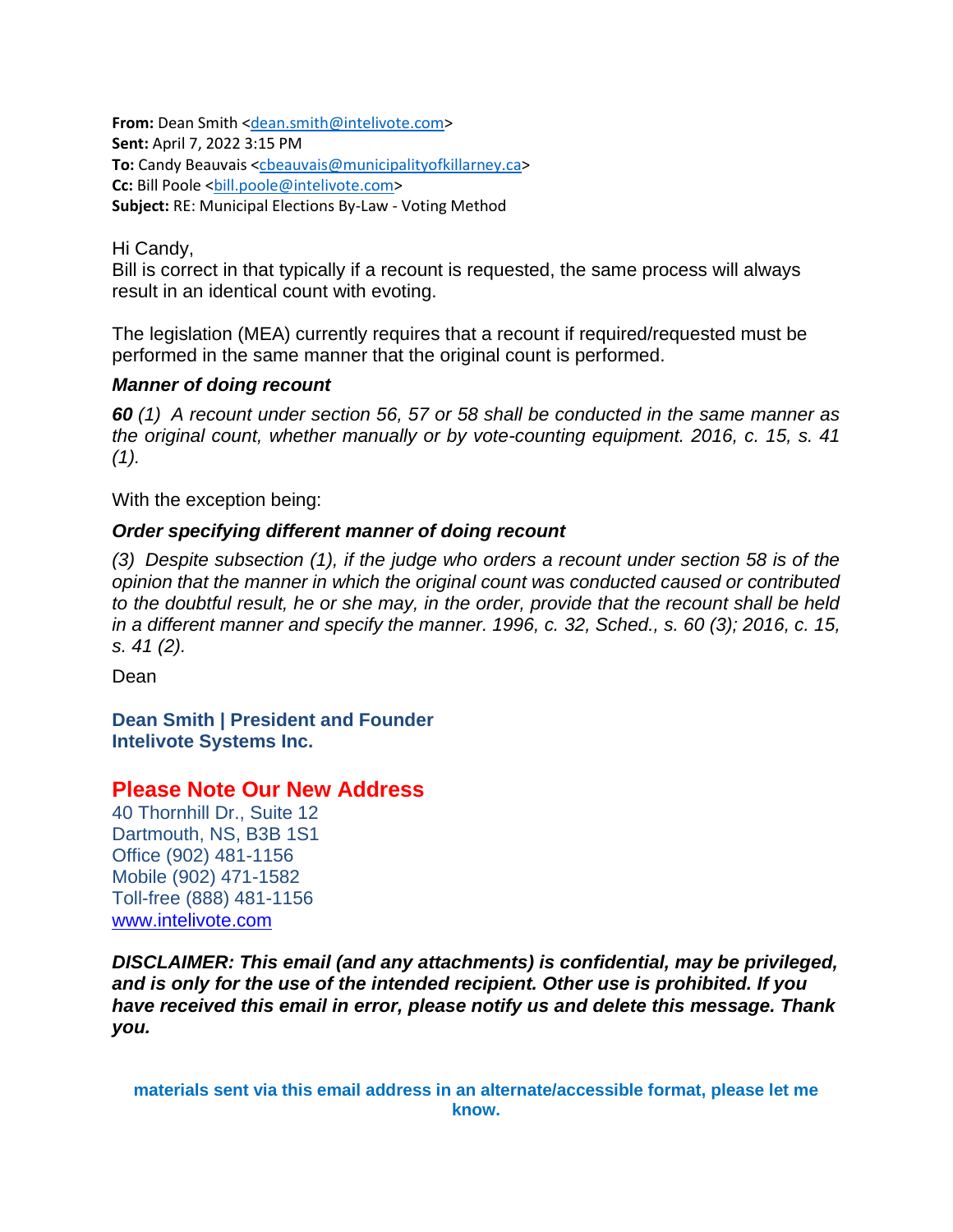# Hi Kris

During the meeting today someone asked how a recount is done when using Internet/Telephone Voting.

\_\_\_\_\_\_\_\_\_\_\_\_\_\_\_\_\_\_\_\_\_\_\_\_\_\_\_\_\_\_\_\_\_\_\_\_\_\_\_\_\_\_\_\_\_\_\_\_\_\_\_\_\_\_\_\_\_\_\_\_\_

See reply below.

You may want to include this somewhere.

**Thanks** 

# Candy

From: Bill Poole <br />bill.poole@intelivote.com> **Sent:** April 7, 2022 1:50 PM **To:** Candy Beauvais [<cbeauvais@municipalityofkillarney.ca>](mailto:cbeauvais@municipalityofkillarney.ca) **Cc:** Dean Smith [<dean.smith@intelivote.com>](mailto:dean.smith@intelivote.com) **Subject:** RE: Municipal Elections By-Law - Voting Method

Hi Candy,

Technically there are no recounts in electronic voting. A recount would be pushing the sane button and getting the same answer.

Does that answer your question?

Bill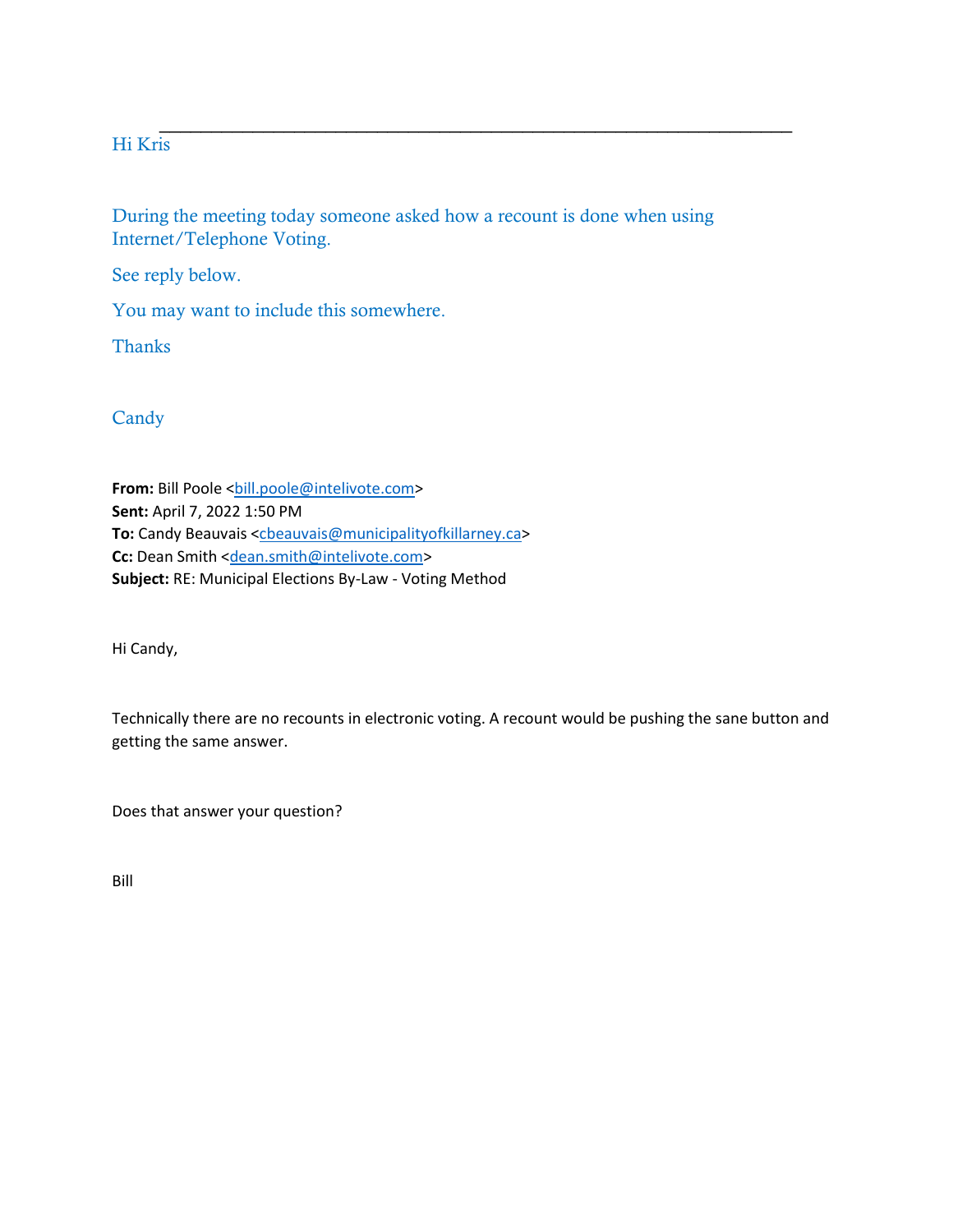09:06:40 From Candy Beauvais to Everyone:

Who is allowing electronic filing?

09:29:36 From Amber Burgler to Everyone:

Interested in the question above as well.

09:31:49 From Candy Beauvais to Everyone:

Bryan, what is recommend to be included in the Nomination Package. Thank you.

09:34:39 From Kris Croskery-Hodgins to Everyone:

We can use these questions in the afternoon Election Roundtable discussion if that is ok? It will give us more time to fully discuss.

09:35:01 From Candy Beauvais to Everyone:

That is fine Kris.

#### **ELECTION ROUNDTABLE CHAT NOTES:**

13:03:54 From Stasia Carr to Everyone:

Can someone share Chris's package?

13:04:29 From Candy Beauvais to Everyone:

Councillors Guide or Candidates Guide?

13:05:38 From Maryann Martin to Everyone:

- 1. Important Dates
- 2. Declaration of Qualifications Municipal Candidates
- 3. Consent to Release Personal Information
- 4. Candidate's Declaration Proper Use of Voters' List
- 5. Contact Information Form
- 6. Preliminary Certificate of Maximum of Campaign Expenses Candidate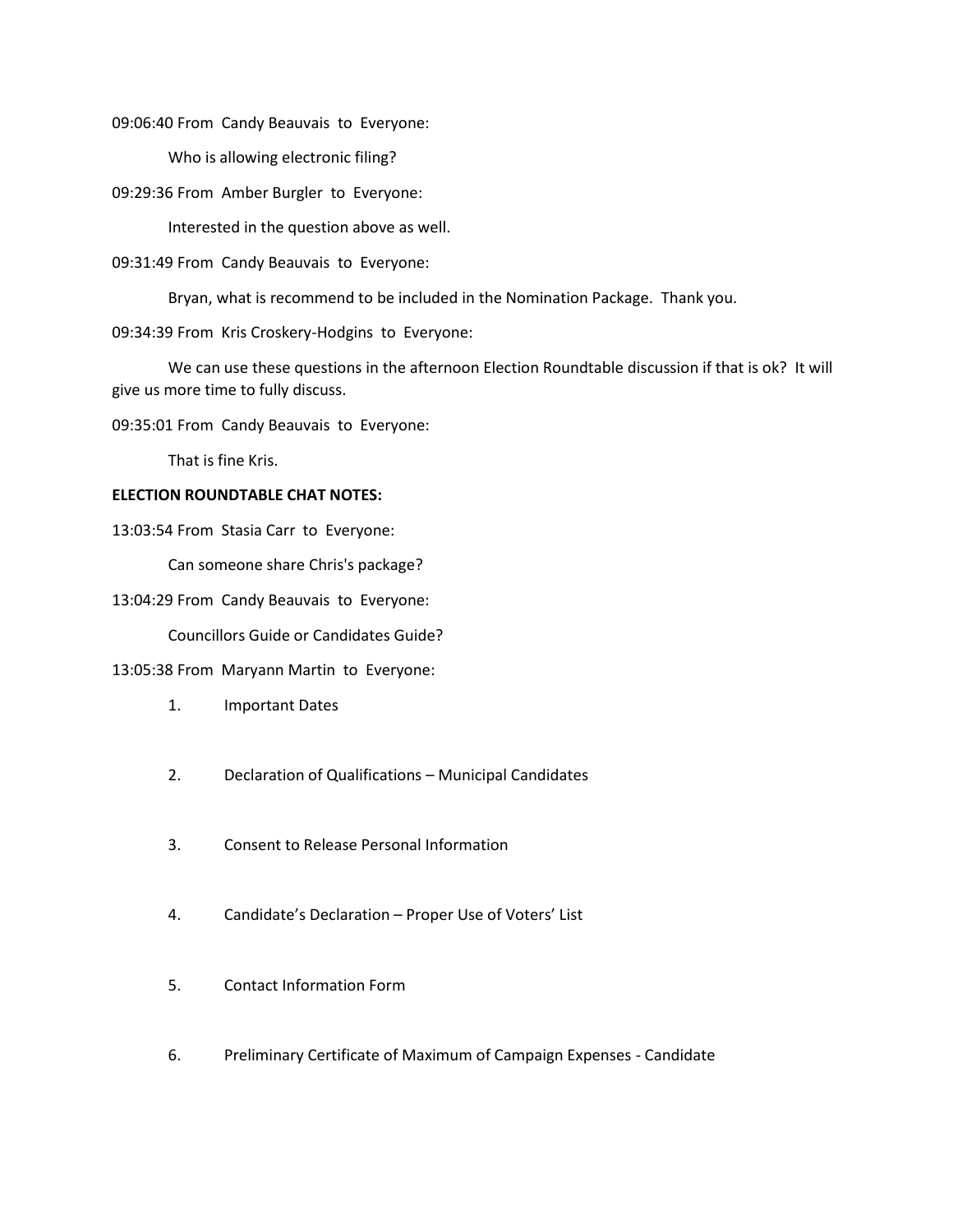- 7. Preliminary Certificate of Maximum of Contributions Own Campaign
- 8. Notice of Penalties
- 9. Withdrawal of Nomination
- 10. Financial Statement Auditor's Report, Form 4
- 11. Memorandum to Financial Institution
- 12. Candidates Information Session Information TBD
- 13. Lead Where You Live: A guide on Running for Municipal Council Online Course
- 14. Council Code of Conduct
- 15. Township Election Sign By-law
- 16. Ministry of Transportation's General Guidelines for Election Signs
- 17. Use of Corporate Resources for Election Purposes Policy
- 18. 2022 Telephone/Internet Voting Election Policies and Procedures

19. Ministry of Municipal Affairs - 2022 Candidates' Guide for Ontario Municipal Council and School Board Elections

13:07:15 From Bryan Searle to Everyone:

You might also consider creating a similar package for 3rd Party Advertisers with information relative to them. You can also include the Campaign Spending Limit estimtes.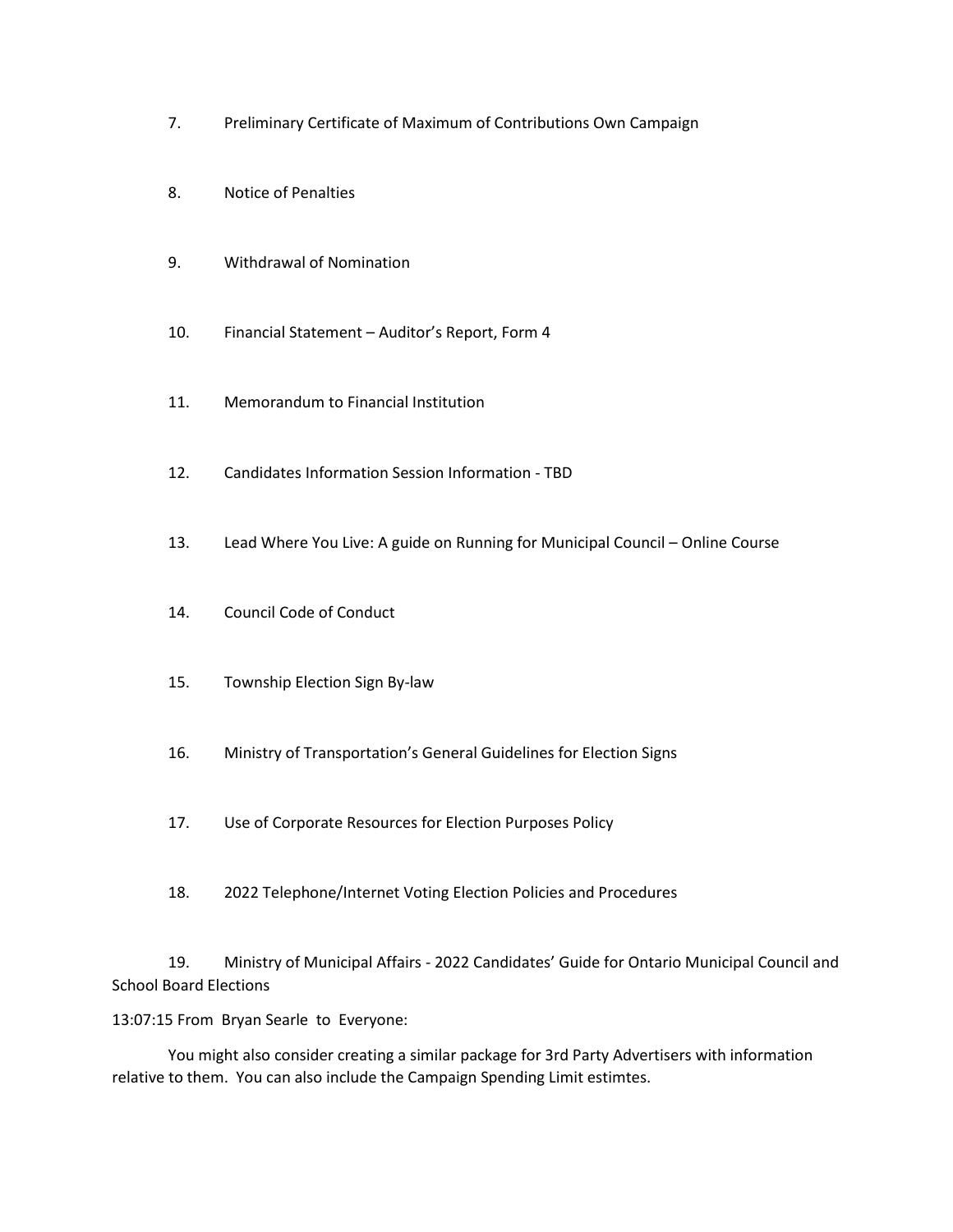13:07:30 From Kerstin Vroom to Everyone:

I have a question re: Vote by Mail. When you receive the Return Envelopes and then reject them because the Declaration form wasn't signed or some other reason. Do you include those in your 'rejected' ballots count?

13:07:35 From Chris Wray to Everyone:

Was soemone looking for my candiadftes package?

13:08:44 From Carol Trainor to Everyone:

Craig, would you be willing to share y our Third Party information please?

13:09:27 From Bryan Searle to Everyone:

Remember Candidates get a spending limit (i.e. how much they can spend in total on their election campaigns) and a self-funding limit (how much of their own money they can use to fund their own election campaign) - but the self-funding limit does not apply to 3rd party advertisers or school board trustee candidates.

13:11:39 From Elaine Gunnell to Everyone:

For the nomination package, I also include information on the use of the voters list, plus I have a form that they sign to confirm receipt of all the documents provided in the package (so they cant say I didn't give it to them.

13:13:23 From Melanie Bouffard to Everyone:

RE: Rejected ballot, I included unsigned declaration forms or ballots not within secrecy env or other reasons, in my 'rejected ballot counts'

13:15:50 From Amy Leclerc to Everyone:

Would it be wise to include the AMCTO 2021-2023 Municipal Elections Calendar in the Candidate Information Package as well?

13:16:11 From Nicky Kunkel to Everyone:

When we get the PLE what steps do you with it to confirm. Do most go line by line with the tax system/Roll Book?

13:16:59 From Kerstin Vroom to Everyone:

we reformat to look for duplicates

13:18:39 From Bryan Searle to Everyone:

For 3rd Party Advertising and failing to register - remember that doing so in violation of the Municipal Elections Act, 1996, is an offence under the Act

13:18:40 From Carol Trainor to Everyone: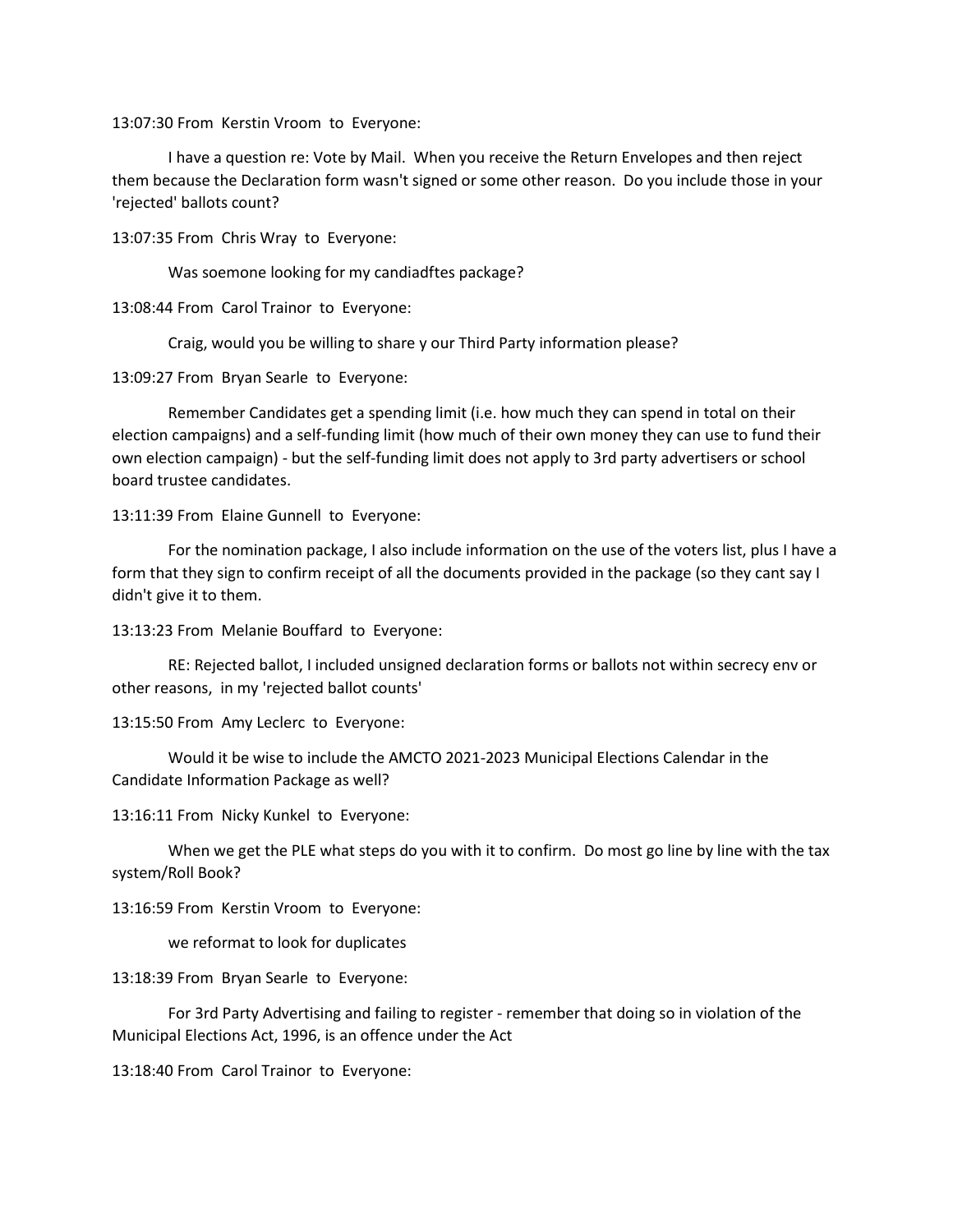Third Party advertising is a really grey area and if the Ministry can provide more information it would be much appreciated. i.e. eligibility

13:20:03 From Stasia Carr to Everyone:

This is a general question but can any of the more "seasoned" clerks's give any tips to new clerk's? This is my first election.

13:23:25 From Rachel Tyczinski to Everyone:

Curious as to how others deal with non-resident electors voting for school trustee. Most of our non-resident electors in the cottage areas (SSM is administering vote by mail for school boards in TWOMO) reside elsewhere in Algoma and should vote for education trustee where they reside.

13:24:01 From Bryan Searle to Everyone:

As with many election policies, you may want to think about ensuring as many policies as possible are in place before May 1, so that 1) all candidates or 3rd party advertisers nominate/register under the same rules; 2) so that there is less suggestion that council is changing the rules to favor themselves or put current council in a position to make a decision that may be seen to be preferring them and 3) can provide that information up front, rather than needing to send out "updates"

13:26:32 From Rachel Tyczinski to Everyone:

In 2018 we did not mail to non-residents but if there is a DSSAB election non-residents can vote

13:29:54 From Bryan Searle to Everyone:

If anyone has any questions about elections that they feel I could answer I woud be pleased ot try and do so.

13:30:35 From Kerstin Vroom to Everyone:

100% agree Candy!!

13:31:17 From Alton Hobbs to Everyone:

How do you handle recounts in internet, telephone method?

13:32:17 From Gail Jaremy to Everyone:

@Candy - If you haven't already shared your procedures, plans etc. on the portal, would you be willing to share? This will be our first internet/telephone election. Would certainly be a big help!

13:34:10 From Melanie Bouffard to Everyone:

Candy persuaded me a few months ago :) This will be our first telephone/internet election after 4 rounds or vote by mail

13:34:17 From Gail Jaremy to Everyone:

Is there a limit to the number of ledges?? hahaha

13:34:38 From Cathy Cyr to Everyone: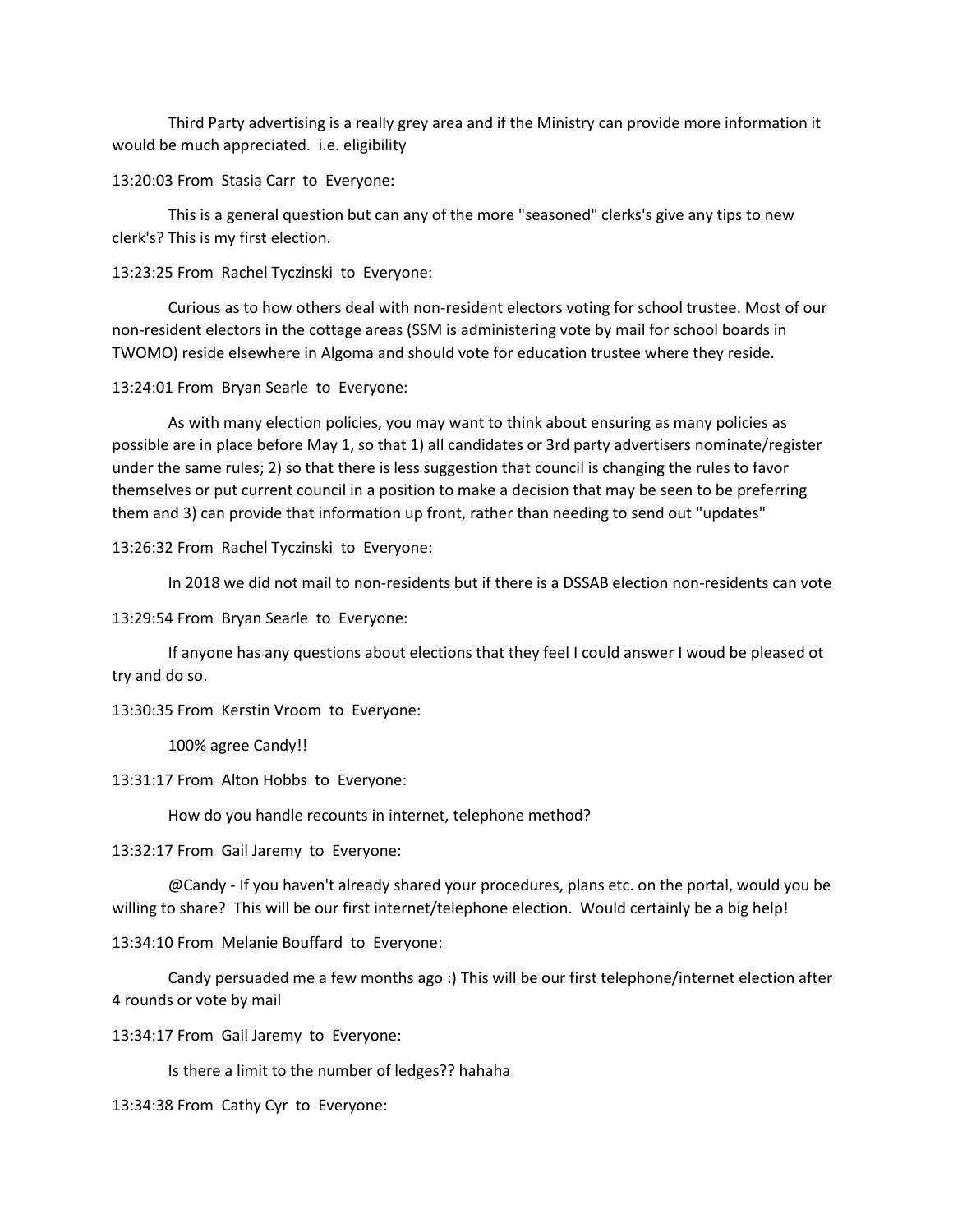We used Intelivote and Datafix as well in the last election. We actually had Voting Help Stations set up on various dates throughout the community, ie. LTC, seniors club, apt complexes.

13:35:35 From Bryan Searle to Everyone:

For those of you interested in running candidate/3rd party advertiser information sessions, MMAH is prepared to participate in those to provide training on the responsibilities of running those campaigns (our presentation includes information on council roles and responsibilities) We can attend virtually or in person

13:36:11 From Cathy Cyr to Everyone:

For recounts, our election auditors were able to conduct the recounts within minutes. We hired our municipal auditors to act as our Election Auditor (KPMG), and they will provide assistance to Wawa again in 2022.

13:36:44 From Gail Jaremy to Everyone:

I hear you Craig!

13:38:41 From Kerstin Vroom to Everyone:

Even if the internet goes down (which in the last two elections I have run - it didn't happen) you can still use the telephone to vote.

13:39:40 From Kerstin Vroom to Everyone:

OH!

13:40:43 From Carol Trainor to Everyone:

If Bryan's presentation could be circulated, it went quickly and I have follow up questions I will direct to him.

13:40:47 From Carol Trainor to Everyone:

Please and thank you.

13:40:49 From Tammy Godden to Everyone:

thanks for the scary thought Craig

13:40:54 From Paul Prosperi to Everyone:

The 2022 election guides are also now up on the ministry's website – lots of useful information there

https://www.ontario.ca/page/get-know-your-municipality

13:41:41 From Elaine Gunnell to Everyone:

Is anyone accepting nomination filing electronically?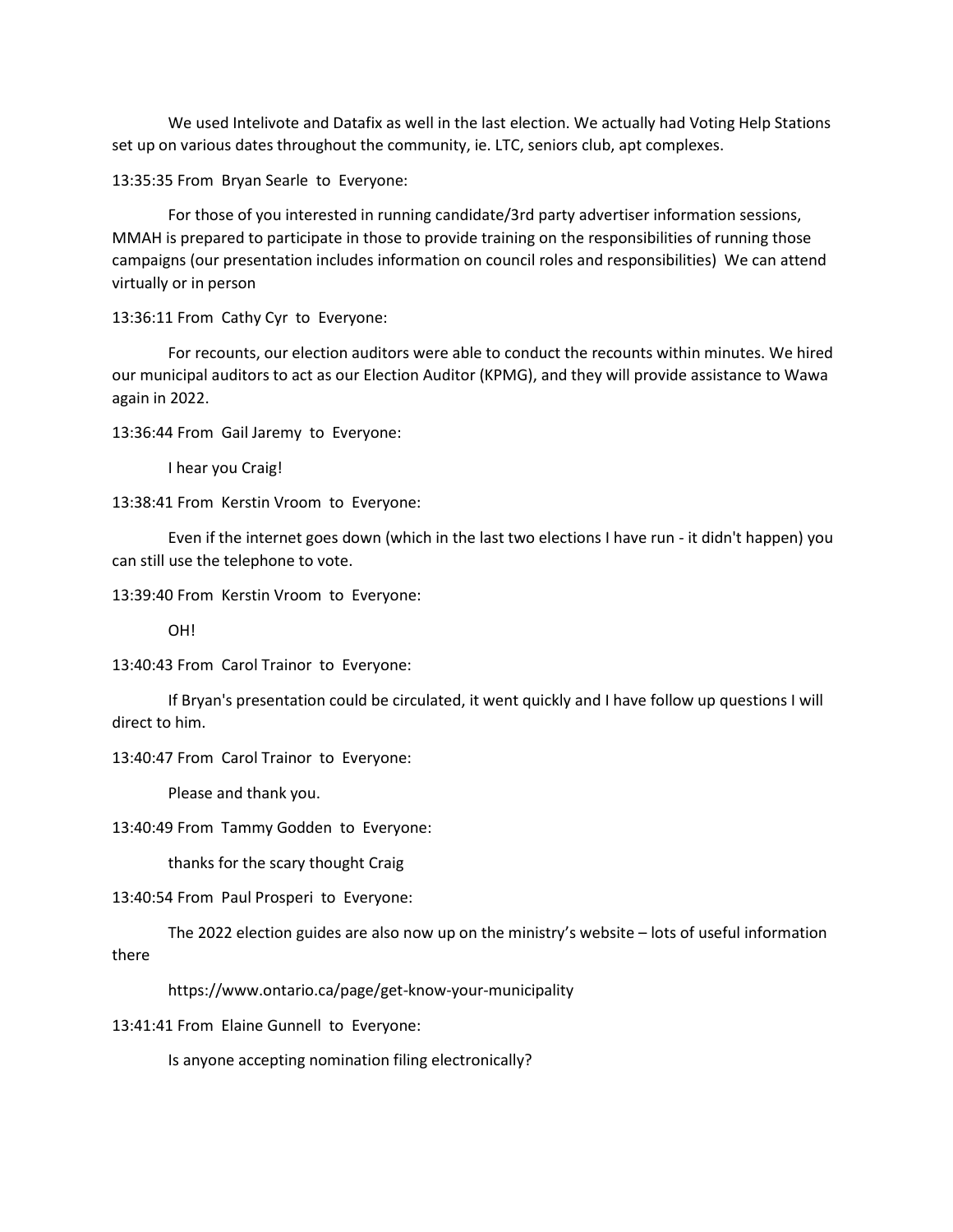#### **HYBRID MEETING CHAT NOTES:**

13:44:18 From Candy Beauvais to Everyone:

We are not meeting in person either right now.

13:45:04 From Gail Jaremy to Everyone:

We are n ot yet meeting in person - need a piece of equipment for streaming replaced. Not sure how the hybrid will work - honestly, I'd rather stay virtual - much smoother, more efficient meetings. I know that's not a reality but I like it now that we've perfected it.

13:45:28 From Rachel Tyczinski to Everyone:

Sault Ste Marie has moved to Council members in person (some members still choose to attend by Zoom) Staff (except Clerk and CAO) generally participate by Zoom - we are not allowing delegations in person at this point

13:45:35 From Stasia Carr to Everyone:

broadband has been an issue in my location.

13:46:02 From Judy Kosowan to Everyone:

We are continuing hybrid, not all councillors comfortable in person yet. Our council room is very small.

13:46:10 From Melanie Bouffard to Everyone:

We have been hybrid for a while, meetings held in chambers, livestreamed and allowing staff or members to join by zoom, now its just to amend our Procedures to reflect that

13:46:13 From Candy Beauvais to Everyone:

We still have our COVID policies in place and one of our councillors who is not fully vaccinated can not attend "in person" meetings so we are still virtual. We are in the 6th wave now and i think it is still too early to be "in person".

13:46:49 From Stasia Carr to Everyone:

we did the same as Chris suggested.

13:47:13 From Amy Leclerc to Everyone:

Our Council meetings are completely in person with no participation virtually. Some members want a hybrid to be able to participate virtually if that will be allowed going forward.

13:48:09 From Cindy Pigeau to Everyone:

In Calvin, the procedure was changed so that there was a recorded vote for every motion.

13:49:13 From Candy Beauvais to Everyone:

We are protecting our staff and the public we serve is our answer Carol.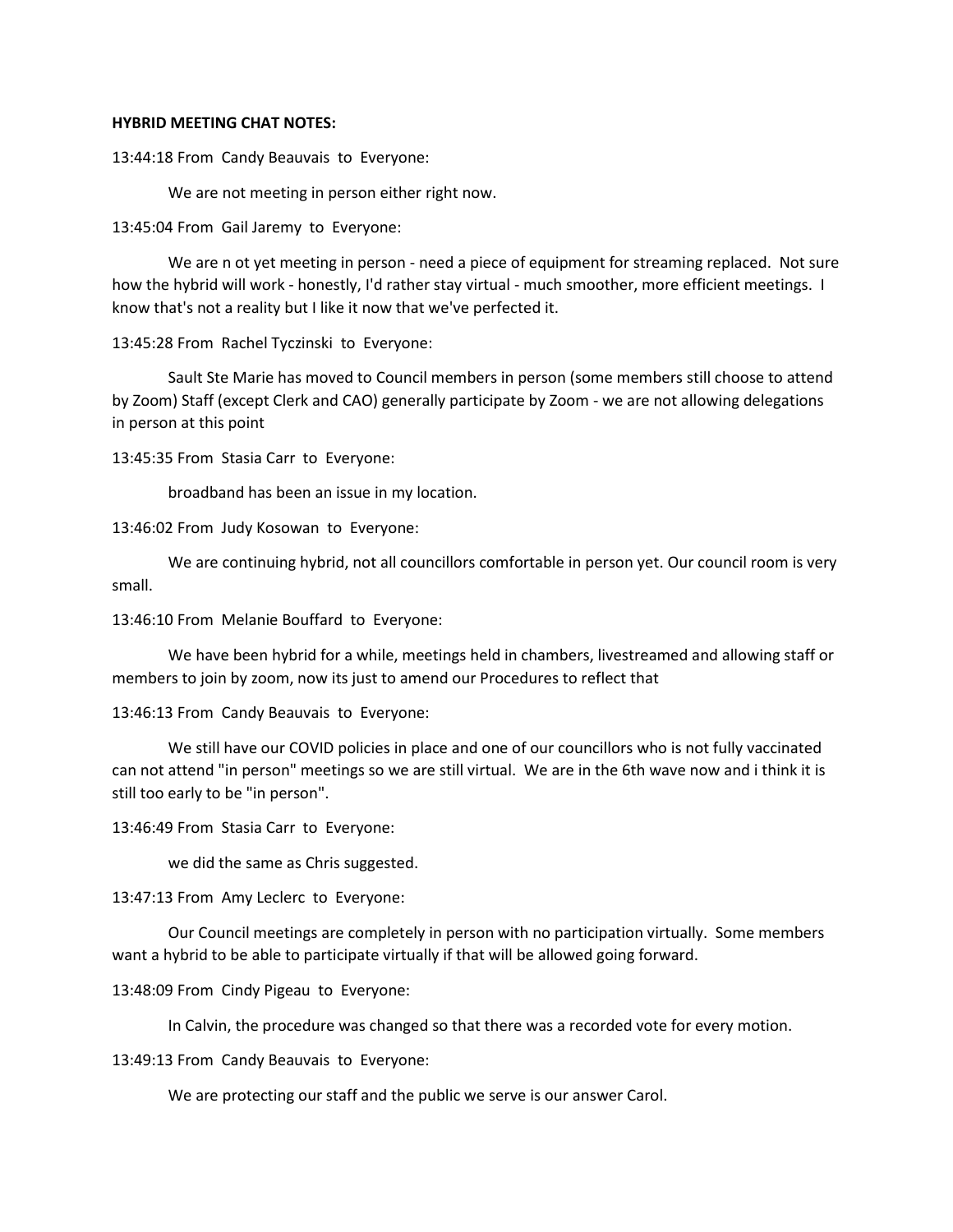13:50:54 From Judy Kosowan to Everyone:

We do recorded vote every time too while hybrid

13:51:38 From Maryann Martin to Everyone:

I'm currently working on amending our procedural by-law to permit hybrid meetings. Does anyone have one they would like to share?

13:52:48 From Natashia Roberts to Everyone:

Craig, do you have the retention of the recorded meeting listed within your retention by-law?

13:52:49 From Gail Jaremy to Everyone:

Can the MMAH advise an appropriate amount of time to leave the recordings on YouTube?

13:53:16 From John Theriault to Everyone:

We still have hybrid meetings, Council and staff are at the meeting in person, but the public is virtual. We do not record the meetings at all.

13:53:31 From Cathy Cyr to Everyone:

Yes I have heard about this for accessibility. Not sure if they were asked to provide "closed captioned" videos. We livestream through YouTube. We leave the YouTube video available on Wawa's YouTube. Our meetings are open to the public.

13:54:14 From Craig Davidson to Everyone:

This is perfect! We can now say we are not making audio available as it has been deemed to be a non-accessible form of communication of Council activity. Makes the job easier.

13:55:27 From Rachel Tyczinski to Everyone:

https://saultstemarie.ca/Cityweb/media/Legal/BL/By-law-2022-100-Council-Procedure-March-21-2022.pdf

13:56:23 From Melanie Bouffard to Everyone:

Thank you Rachel!!

13:56:50 From Gail Jaremy to Everyone:

Thanks Bryan

13:57:42 From Gail Jaremy to Everyone:

Yes pls Craig - procedural by-law :)

14:00:14 From Stasia Carr to Everyone:

OWl works great.

14:03:25 From Cathy Cyr to Everyone: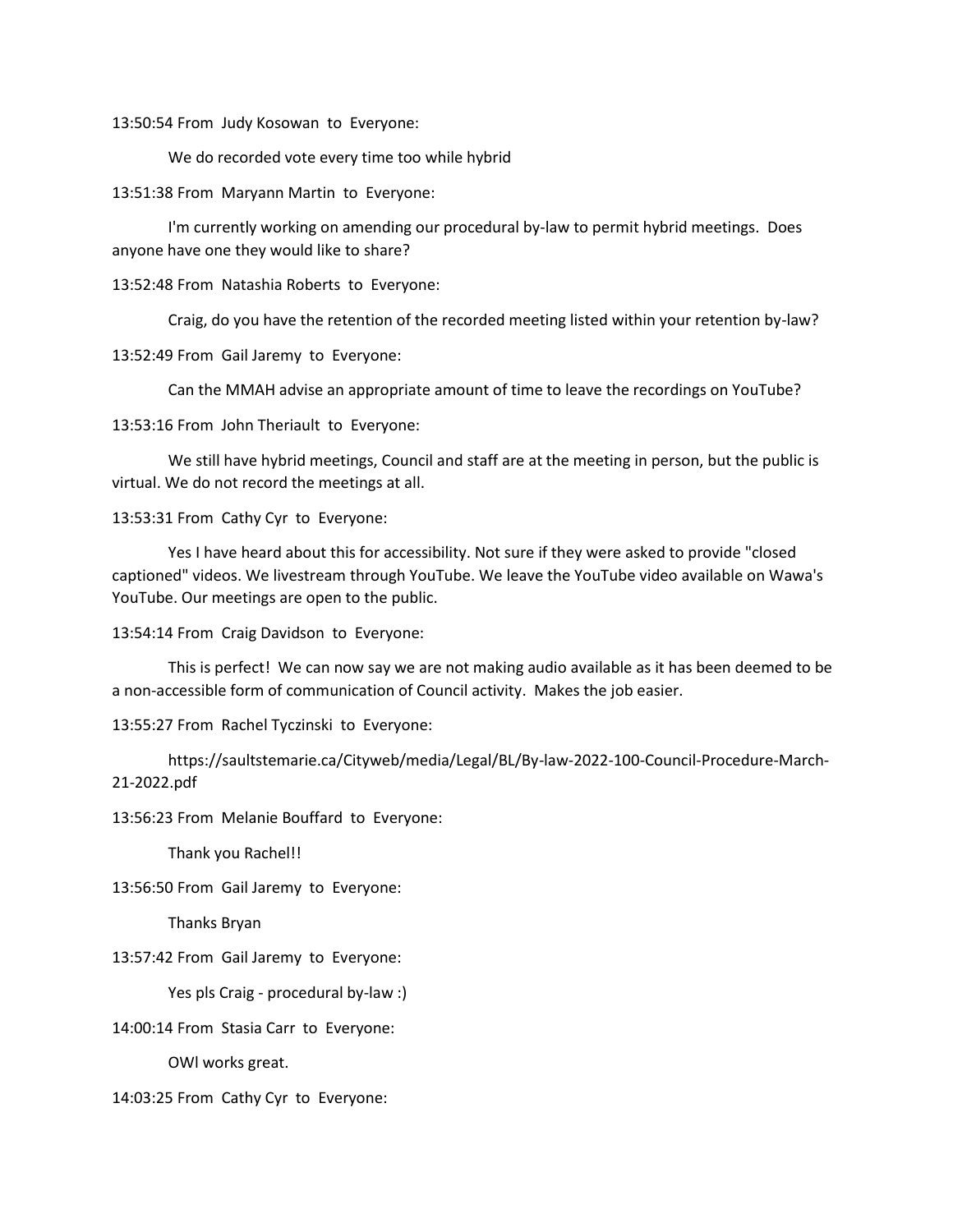We use the Meeting Owl for our Council Meetings. We have hybrid meetings. We also use a smart pen to record the audio of the meeting for transcribing the minutes. The recording is deleted following the completion of the minutes.

14:07:31 From Laura Brandt to Everyone:

What brand of smart pen is it?

14:08:16 From Laura Brandt to Everyone:

thank you!

14:10:22 From Cathy Cyr to Everyone:

Pen is Livescribe. I have an Echo pen and Livescribe 3 is great with an iPad.

14:10:41 From Cathy Cyr to Everyone:

We are using the Owl linked with Zoom

14:11:21 From Cathy Cyr to Everyone:

Livescribe also has the option to transcribe from the pen too.

14:12:14 From Candy Beauvais to Everyone:

So going forward is MMAH supporting virtual meetings. I would prefer going back to in person only

14:13:39 From Amy Leclerc to Everyone:

Can Councillors participate all the time virtually if we allow that or is there a specific time that they have to be in person?

14:15:19 From Gail Jaremy to Everyone:

We don't allow the public to speak unless a formal delegation/presentation or advertised open discussion.

14:16:04 From Rachel Tyczinski to Everyone:

We expanded a lot on delegations on our recent procedure by-law due to citizens who wanted to be included in Zoom and speak "off the cuff" or request to speak without notice

14:17:21 From Rachel Tyczinski to Everyone:

I also had the pleasure of working through it with the Office of the Ombudsman :)

14:17:49 From Craig Davidson to Everyone:

You are SOOOO lucky Rachel - must be clean living

14:20:46 From Tammy Godden to Everyone:

We do the same as Craig